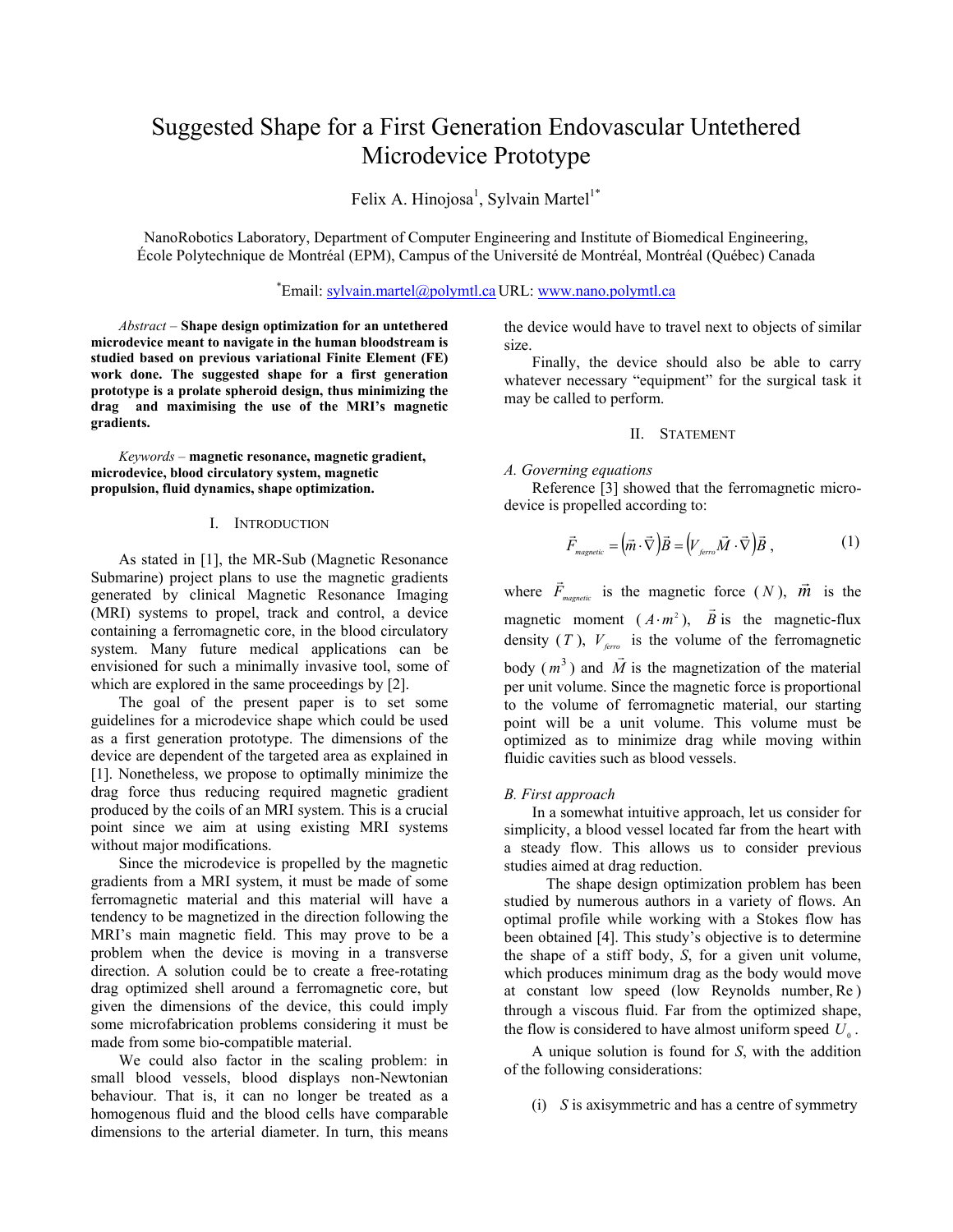(ii) The front and rear of *S* must each be tangential to a cone of angle  $120^\circ$ 

The solution is a rugby-ball shape, shown in Fig. 1.



Fig. 1 Prolate spheroid with smallest drag in Stokes flow

A similar solution is also expected when the unit-volume body lies in the center of an infinitely long tube. The optimality condition is, once again, to have a constant normal fluid velocity derivative on *S* which leads to a slimmer design having the same (axisymmetric) profile as Fig. 1.

As suggested in [5], by linearizing the steady Navier-Stokes equations and applying the same variational method used in the Stokes flow, it is shown that the previous solution is also valid for higher Reynolds number, as long as there is a unique solution to the steady Navier-Stokes equations.

In more recent studies by [6], the minimal drag design is found by introducing a flexible body in a laminar flow. The initial body has a circular geometry: it is essentially a small stiff material located at the center line, surrounded by soft deformable material. The soft material is in fact represented by a B-spline with eight control points. The fluid-structure interaction (FSI) is reflected in the structural deformations which bring the body to its lowest drag shape. The result for  $Re = 15$  is an elliptic-like design.

The latter approach could be adapted in future FE simulations at higher flow speed. Let us consider a steady blood flow in the human aorta and let us use:

$$
Re = \frac{\rho \overline{u}d}{\mu}.
$$
 (2)

In (2), Re is the Reynolds number,  $\rho$  the blood density  $(\rho \approx 1g/cm^3)$ ,  $\mu$  is the viscosity (0.04 *g*/*cm s*), *d* is the diameter of the aorta ( $d \approx 2.5$ *cm*) and  $\overline{u}$  is the average blood velocity estimated to 17*cm*/*s* (assuming a mean cardiac output of  $5L / min$ ). With the above data [6], finds  $Re \approx 1063$  but a more realistic pulsatile flow can exceed considerably this value. The transition from

laminar to turbulent flow can be estimated at  $Re \approx 2000$ . Here the aortic region was considered as fairly turbulent and the aorta is sufficiently large to locally consider a Newtonian viscosity.

This worst-case scenario also shows that the aboveconsidered studies are an excellent starting point to our initial problem since the blood flow isn't always turbulent. A consistent FE model should take into account many more parameters, such as the varying viscosity and some degree of turbulence.

# III. SIMULATIONS

A simple prolate spheroid is described by [8]:

$$
\frac{x^2 + y^2}{a} + \frac{z^2}{c} = 1,
$$
 (3)

with  $c > a$ . The optimal 120° angle imposed by [4] could be increased in our particular application to decrease the risk of damaging the inner walls of the blood vessels.

A slim prolate spheroid design needs to be experimentally tested in order to find *a* and *c* , the optimum parameters in (3), in accordance with the simulated blood pathways. A blood analog which mimics the mechanical properties of real blood, such as non-Newtonian behaviour, viscosity, etc. should be used in a pulsatile flow contained, preferably, in an elastic tube with flexible walls. A more complex installation could encompass some arterial bifurcations, thus aiding in the qualitative determination of the polar radius *c* . This must be repeated as to account for the various dimensional scales found in the circulatory system.

A numerical simulation was done using Simulink, by adapting a PID controller simulation model developed for a spherical bead [9]. Three forces are considered to act on this bead: the magnetic gradient (1), a drag force (unbounded region) and the buoyancy force. The prolate spheroid (Fig. 1), which produces only 91% of the drag associated with a sphere of equal volume [4], was compared to the spherical design presently used in the MR-Sub project.

 The first simulation (Fig.2), represents an openloop PID control session and, as expected, the spherical prolate design (dotted line) reaches a higher speed than a sphere.